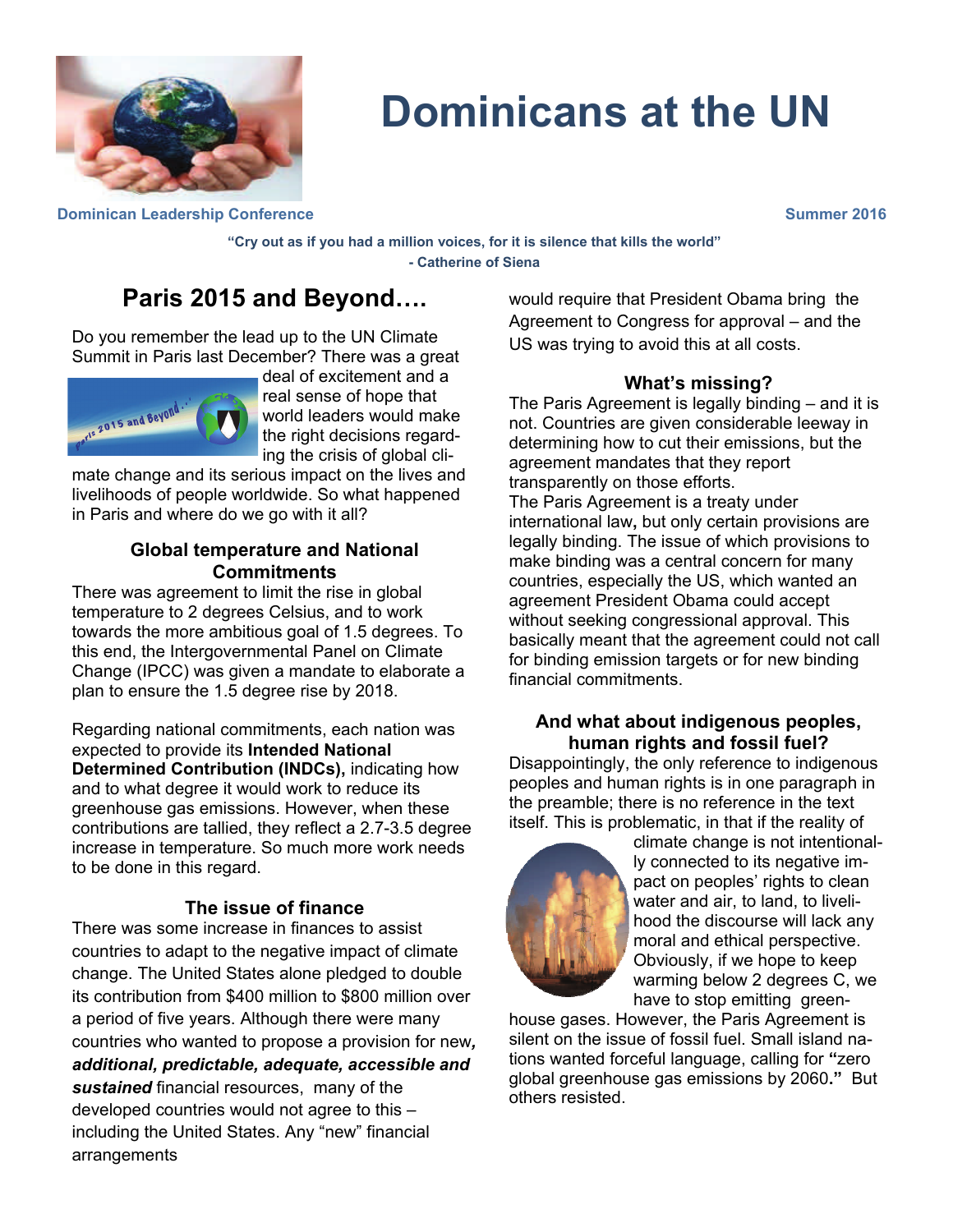However, on a hopeful note, at the recent meeting of the G7, the leaders of the US, United Kingdom, Canada, France, Germany, Italy Japan and the European Union said that they were determined to work towards the transition to an energy system that provides for a de-carbonization of the global economy. To this end, they have pledged to end government support for coal, oil and gas by the end of 2025.

### **Why is it important for us to act?**

The Paris Agreement was opened for signatures on April 22<sup>nd</sup> and will remain open for signatures for one year. To date, the Agreement has been signed by 177 countries, and ratified by 17. Nonetheless we must be attentive to the ongoing process of ratification as well as to what our own country has agreed to do, because:

- Greenhouse gas emissions continue to escalate.
- Poorer nations have neither the funds nor the technology adapt or mitigate the consequences of climate change.
- Some countries bear more responsibility for climate change than others. ALL must reduce; some must do more so than others; and that means us!
- Small island nations are already experiencing rising sea levels that are jeopardizing their existence. Other countries are also seeing massive hurricanes, fires and drought. We cannot continue with "business as usual."

And finally, as Pope Francis reminded us in his encyclical Laudato, Si, *"As never before in history, common destiny beckons us to seek a new beginning. The Earth Charter asked us to leave behind a period of self-destruction and make a new start, but we have not as yet developed a universal awareness needed to achieve this. We still lack the culture needed to confront the crisis. We lack leadership capable of striking out on new paths and meeting the needs of the present with concern for all."* 

As we reflect on our next steps as informed citizens here in the US, perhaps we need to ask ourselves how we can contribute to building the kind of culture that is needed to creatively deal with the crisis at hand. In this sense, perhaps our major work in the area of global climate change begins now

– *Paris 2015 and Beyond*.



# **The World Humanitarian Summit**

- Alandra Scott, DVUSA



In the wake of the past two decades, we have witnessed a myriad of overwhelming crises which have put international and national systems in focus. In light of these simultaneous and impeding crises, UN Secretary General Ban Ki-moon convened the first ever [World Humanitarian Summit](https://www.worldhumanitariansummit.org/learn) (WHS) in Istanbul from May 23 - 24 2016. The intention was to reshape the field of humanitarian action. It was attended by173 United Nations Member States, private sector representatives, and over 2000 people from civil society and non-governmental organizations, who, together, made an effort to "agree that we can and must do better to end conflict, alleviate suffering and reduce risk and vulnerability"

Today, people are deeply outraged at the way international and national systems have handled this global conundrum. We are witnessing the emergence of a palpable collective desire for change. And that is what the World Humanitarian Summit offered; a forum to reignite our common hopes and to share our dreams for the future of humanity and the planet. Following, I will outline the WHS report by the Secretary General and will also provide pieces of a critique by Teresa Blumenstein, from the Loretto Community and the NGO Committee on Migration, who was able to attend the Summit!

#### **A vision for change**

In his report on the WHS, Ban Ki-moon describes five key areas critical to the vision for change; (1) political leadership to prevent and end conflicts; (2) uphold the norms that safeguard humanity; (3) leave no one behind; (4) change people's lives; (5) and to invest in humanity. Regarding political leadership, its resources should be focused on creating lasting peace and prosperity through preventing and ending conflicts and building peace.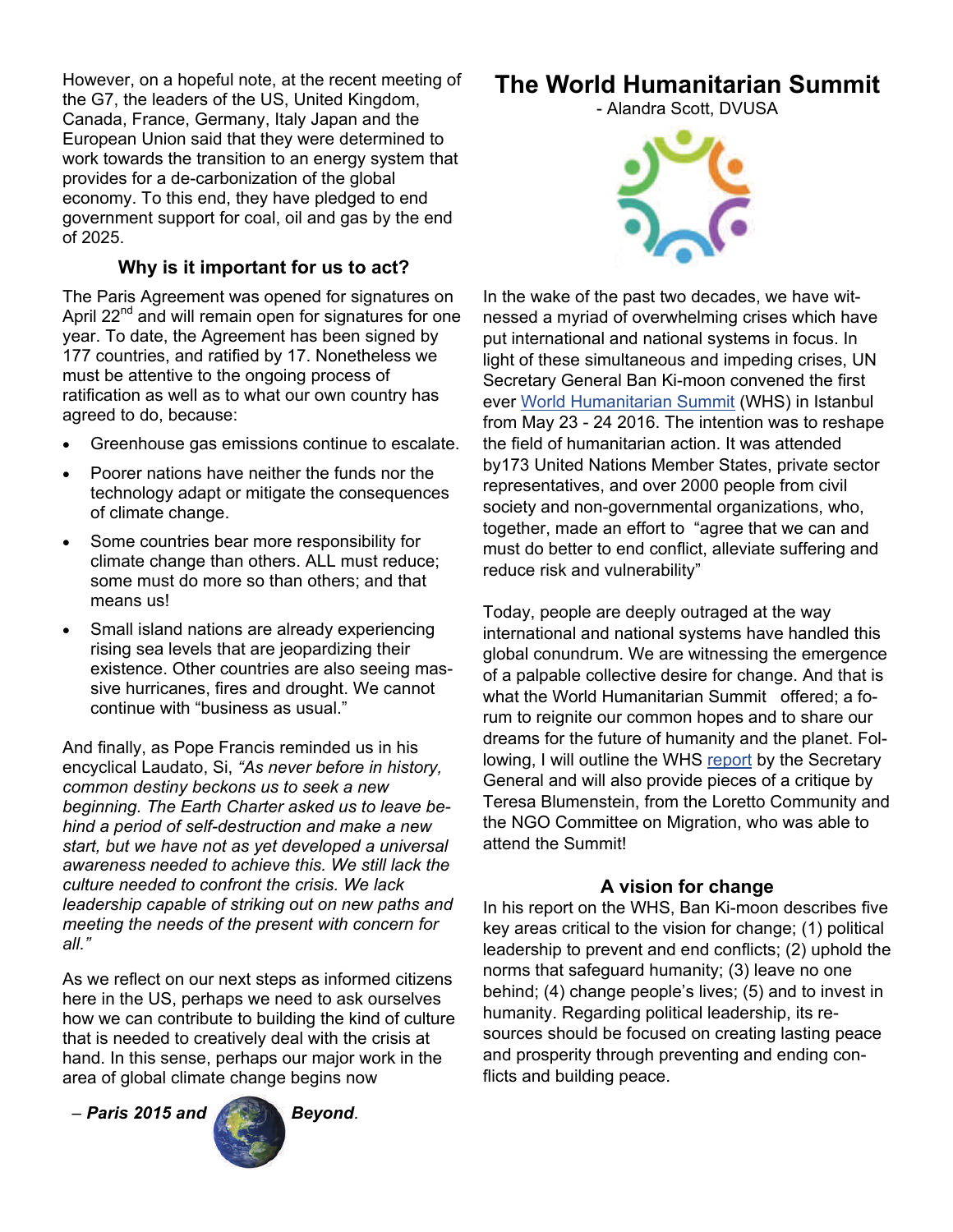However, in the last 10 years the number of civil wars have tripled, placing the international community in a state of constant crisis management. Over 80 per cent of humanitarian funding requested by the United Nations goes towards meeting life-saving needs in conflict settings.

#### **Safeguard humanity**

The second critical responsibility is to uphold the norms that safeguard humanity. The report reminds us that "The brutality of today's armed conflicts and the utter lack of respect for the fundamental rules of international humanitarian law threaten to unravel 150 years of achievements and cause a regression to an era of war without limits" (13). The Summit encouraged Member States to recommit to protecting civilians and the human rights of all by respecting the rules that they have already agreed upon. We, too, must advocate for humanitarian responses using our own voices, for as St. Catherine of Siena reminds us; "*preach the truth as if you had a million voices. It is silence that kills the world."* 

#### **Leave no one behind**

The third core responsibility is the pledge to leave no one behind. It is the principal theme of the Agenda 2030 and reminds us of our responsibility to reach those in situations of conflict, disaster, vulnerability and risk first. We must continue to acknowledge and remember that we are one, what happens to one of us happens to us all. This first ever WHS is a test to identify where the international community stands in regards to the global commitment to leave no one behind. We need to continue to speak truth and protect spaces for voices to be heard. As long as people are not seen or heard they cannot be protected.

#### **Change people's lives**

The fourth core responsibility is to bring about tangible change in people's lives. The WHS Report emphasizes that [Agenda 2030 – Sus](http://www.un.org/sustainabledevelopment/sustainable-development-goals/)[tainable Development Goals](http://www.un.org/sustainabledevelopment/sustainable-development-goals/), gives the international community an opening to greater and more authentic transformation, through differentiated yet common responsibilities.

This transformation must be radical. While providing relief and aid, the international community must not only look to the short term solutions, but must continue to strengthen its awareness and understanding of the root causes of inequality, conflict and injustice, therefore looking to long term solutions.

#### **Invest in humanity**

The fifth and last core responsibility is to invest in humanity. The report makes the point that our realities do not add up. Looking at our world's combined knowledge, technology and resources, the levels of suffering we face today are totally unacceptable and preventable. We need to prioritize investing in people, and the infrastructures that will enable them to live quality lives, free from fear.

Teresa Blumenstein, a member of the Loretto Community and the NGO Committee on Migration, explained what she felt to be the most worthwhile outlook on the Summit. She describes the perspectives of young Syrian writers,



*"To them, the pageantry, imagery, and luxurious nature of the event itself was unmistakably ironic. They were overwhelmed by the number of people in suits and ties and with the lack of women, especially Arab women, participating in the conference. Through their eyes, the dramatic and striking photos plastered around every corner of people on their worst days were images from the lives of people they know and love. Tote bags distributed to all Summit attendees were screen-printed with quotes from local Syrian women and bore the names of actual family members and friends of these young adults. From this standpoint, the Summit felt like a self-aggrandizing showcase of Global North compassion amid a noteworthy dearth of remedying action, The glamor, media attention, and obvious expenses incurred to organize the WHS demonstrated clear distinctions between the experience of humanitarian aid and the business of humanitarian aid."*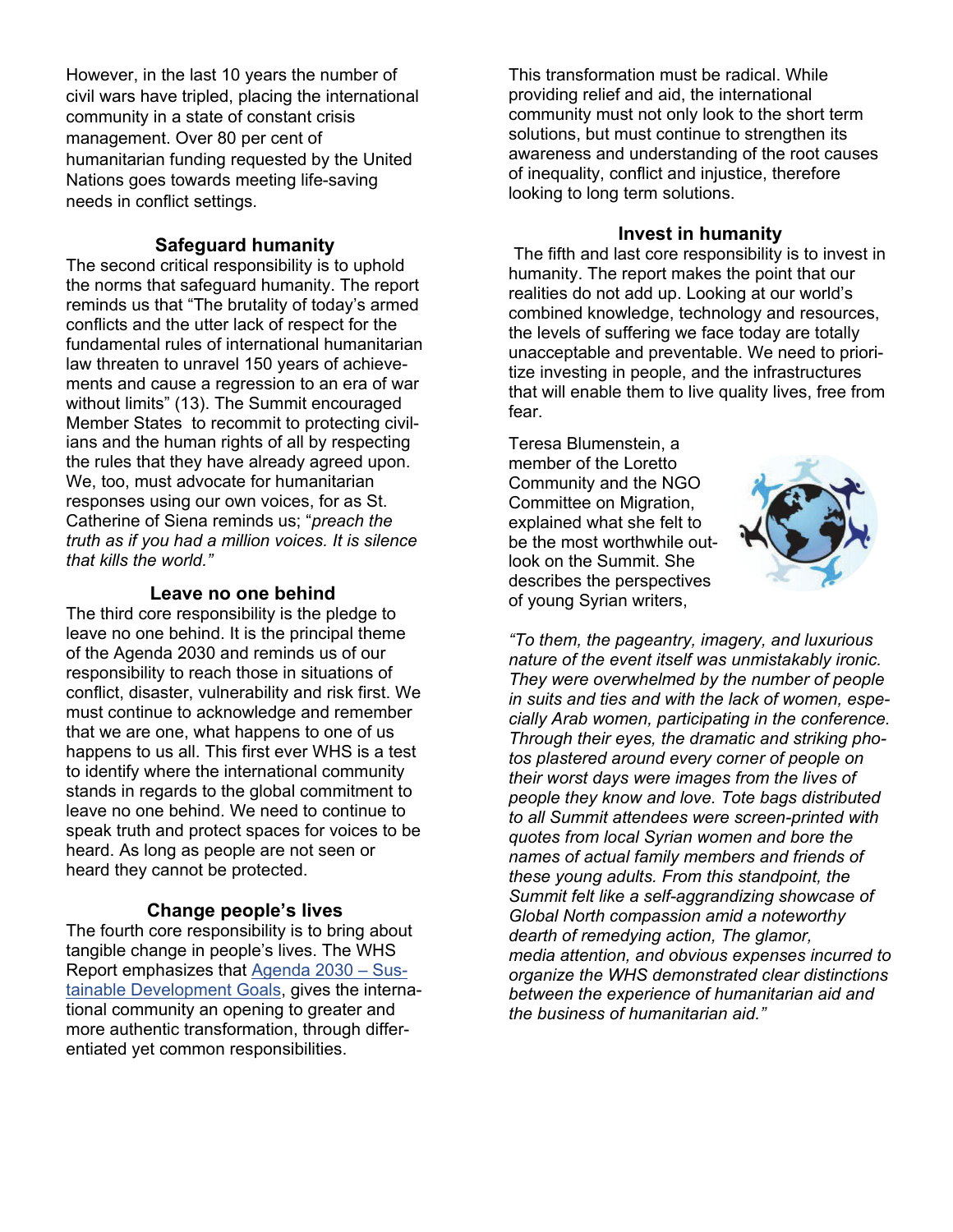While taking both perspectives into consideration, it is important to mention that the consultation process leading up to the Summit was unprecedented and extensive and civil society is aware of the tremendous effort on the part of the Summit organizers. Teresa closes by declaring that while government representatives may have the rhetoric to talk about people in risk and vulnerable situations; *"the relegation of these populations to the margins of the Summit made it clear that the UN and its Member States are not yet prepared to put their money (or even their ears) where their mouths are."* 

It is up to us, members of civil society, to remind the UN and its Member States of their responsibility to place the needs of people and planet at the center of all UN processes. That is what Agenda 2030 is all about.

## **World Refugee Day 2016**



The number of forcibly displaced people in our world today is the largest ever recorded. Sixty-five million people are refugees, internally displaced or seeking asylum, five million more than a year ago. At the end of 2015, there were 21.3 million refugees, 3.2 million people in the process of seeking asylum, and 40.8 million people internally displaced within their own countries.

The civil war in Syria alone, has led to one of the worst humanitarian crises in our lifetime, with no end in sight. So far, the war has displaced more than 11 million people. Millions more have fled ISIS's atrocities in Iraq, civil wars in Yemen and South Sudan, political violence in Burundi, and Boko Haram's rampages through Nigeria, Cameroon, Niger, and Chad. Last year alone, U.S. humanitarian aid exceeded \$6 billion.

Here in the US, our Dominican brothers and sisters on the Iraq Coordinating Committee have worked tirelessly to remind us all of the plight of the Iraqi people, as well as that of Syrian refugees.

The Committee is calling on us to reach out in support of refugees in whatever ways we can. While there is no particular legislative request, the goal is to lift up the plight of refugees and call on legislators to support and welcome them. Our congresspersons too often hear from those opposing refugee resettlement and assistance. They need to hear our positive voices as well. Here are three ways we can help change the conversation:

1. **If possible before the July 1 recess**, contact your legislators using the message below. To send the message via email, go to the CONTACT page of the legislators' website and paste this message in the email:

*While you are home for your Independence Day recess, I ask that you remember the Iraqi and Syrian refugee families who are seeking a place to call home.* 

*As members of the wealthiest nation on Earth, we Americans—many of whom are descendants of refugees— have a responsibility to relieve the suffering of people who have lost everything: home, livelihood, and human dignity. Please find a way forward to welcome these vulnerable families who need our help. As people of faith we support your effort to welcome some of the world's most vulnerable people and we pledge to support the families who find refuge on our shores.* 

Please adjust the message accordingly if you send it after July 1st.

2. Sign the #WithRefugees petition on the [UN Refugee Agency's website](http://www.unhcr.org/refugeeday/us/).

The #WithRefugees petition will be delivered to UN headquarters in New York ahead of the UN General Assembly meeting on September 19. The petition asks governments to:

- Ensure every refugee child gets an education.
- Ensure every refugee family has somewhere safe to live.
- Ensure every refugee can work or learn new skills to make a positive contribution to their community.